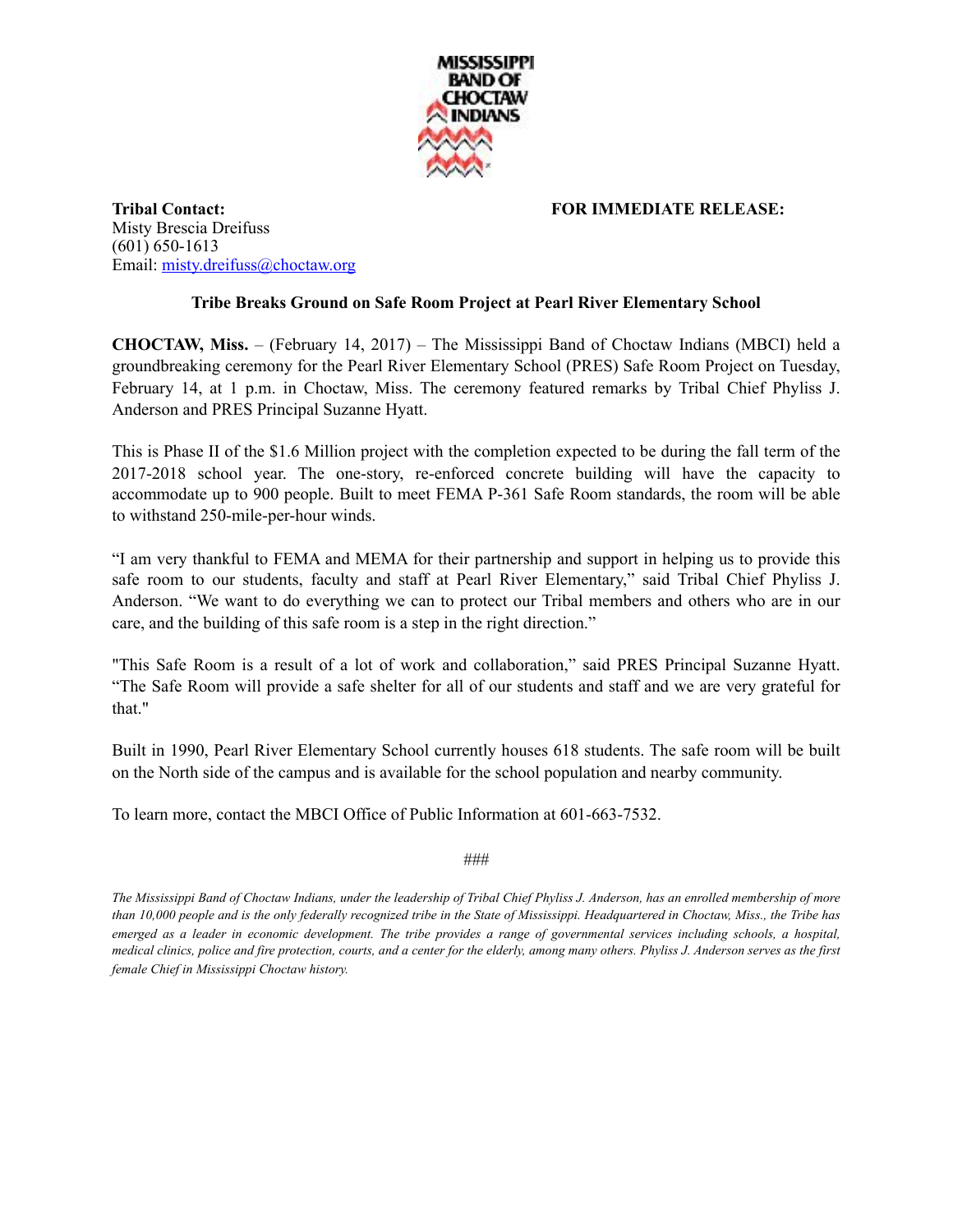

## *Fact Sheet*

- \$1.6 million project between the Federal Emergency Management Agency (FEMA) through the Mississippi Emergency Management Agency (MEMA) and Mississippi Band of Choctaw Indians.
- FEMA/MEMA is covering 95% of this project under the Hazard Mitigation Grant Program, with MBCI covering the rest of the 5% through tribal revenue and in-kind donations.
- The 5,600 square-foot concrete structure is engineered to service students, teachers and staff at Pearl River Elementary School and residents and workers in the nearby community.
- The safe room will be able to withstand winds up to 250 miles per hour. Built to meet FEMA P-361 Safe Room standards; tornado-resistant.
- • The building of the Safe Room is Phase II of the project. Phase I included architectural and design planning.
- • Contractors: IKBI, Inc. of Choctaw, MS is construction company on record; Major Design Studios of Starkville/Columbus, MS is the architect company on record.
- Construction on the safe room will begin February 15, 2017, and will be completed during the Fall term of the 2017-2018 school year.
- The safe room will be located on the north side of the current elementary school building located at 470 Industrial Road, Choctaw, MS 39350.

## Tornado Facts:

- Tornadoes are considered to be the most dangerous and serious natural hazard affecting MBCI Tribal communities.
- All of the MBCI communities have a long history of tornadic activity.
- During the past 60 years, a combined total of approximately 201 tornadoes were reported in the counties that contain an MBCI community. These storms resulted in 54 deaths and approximately 724 injuries.
- Property damage totaled approximately \$268 Million.